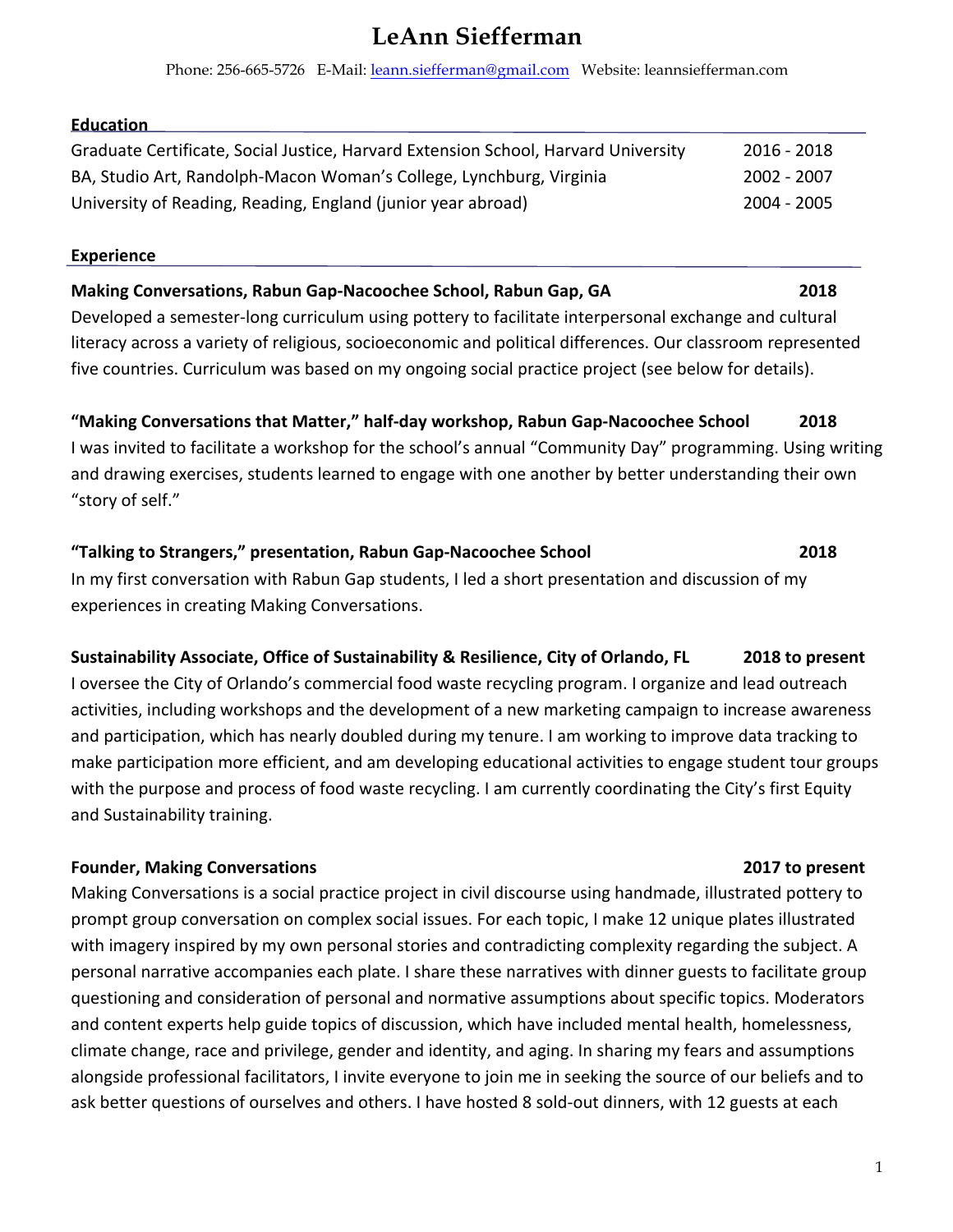event, and have handmade nearly 80 unique plates. This structure of art-facilitated personal testimony has thus far successfully established safe, vulnerable spaces of meaningful group discussion. For this project, I brokered partnerships for moderators, chefs, venues, and marketing with The Peace & Justice Institute at Valencia College, Dinner Party Project, Designer's Press and Sunny Oranges Productions. I developed a high school curriculum to take this project into the classroom, and was awarded with both a ceramics fellowship from The Hambidge Center for Arts and Creative Sciences in Rabun Gap, GA, and the very first artist educator residency position at Rabun Gap-Nacoochee School, my high school alma mater.

#### **Ceramics Fellow, The Hambidge Center for Arts and Creative Sciences, Rabun Gap, GA** 2018

I was awarded a two-month artist residency, which enabled me to step away from employment and focus on crafting narrative clay pots and building my functional body of work. I was given a private cabin and access to my own ceramics studio. During my residency, I produced roughly 50 functional pieces. All of my work was fired in a Japanese anagama kiln, which has to be hand-fed wood over a 48-hour period. I developed a new series of work as well, incorporating personal stories onto the surface of large vases. This was the longest Hambidge fellowship awarded for Fall/Winter 2018, and was awarded in tandem with my position as Artist Educator in Residence with a local school (see below).

#### **Artist Educator in Residence, Rabun Gap-Nacoochee School, Rabun Gap, GA** 2018

Rabun Gap is a boarding school in Southern Appalachia. Students represent 50 different countries and multiple faith traditions. Not much has changed since I was a Rabun Gap student, as knowledge gaps continue to stymie meaningful cross-cultural engagement on campus. In the fall of 2018, I was awarded the position of Artist Educator in Residence for the development of my arts-facilitated cultural literacy curriculum, using pottery as a tool to help students better understand themselves and each other. It was the school's first such position in their 115-year history. Over a semester of journaling, reading and conversation exercises, students explored their personal story and what it was about their world they wanted to better understand. Turning these thoughts into imagery, students made and illustrated pottery to reflect their experiences: struggles, hopes and all. Together we approached drug addiction, broken homes, poverty, LGBTQ+ identity, religion, racism and mental health with dignity for ourselves and one another. To end the project, students used their pottery to host a campus lunch, inviting faculty and students from outside our classroom as they shared about their experiences with civil conversation across difference. Each table was assigned questions and faculty guided students through group discussion. Feedback was tremendously positive from both faculty and students. Here are a few survey responses:

- *"[Making Conversations] was my first art project. I learned so much about my fellow students…. I could* express my mind and could think a lot about things people said there. It helped me open up *and be more social to people I don't automatically feel like 'fit' to me [sic]."*
- *"This* [project] was super meaningful to me because I have always enjoyed these types of *conversations and I have struggled in my high school years to create these conversations among peers, especially when I am not already close with them."*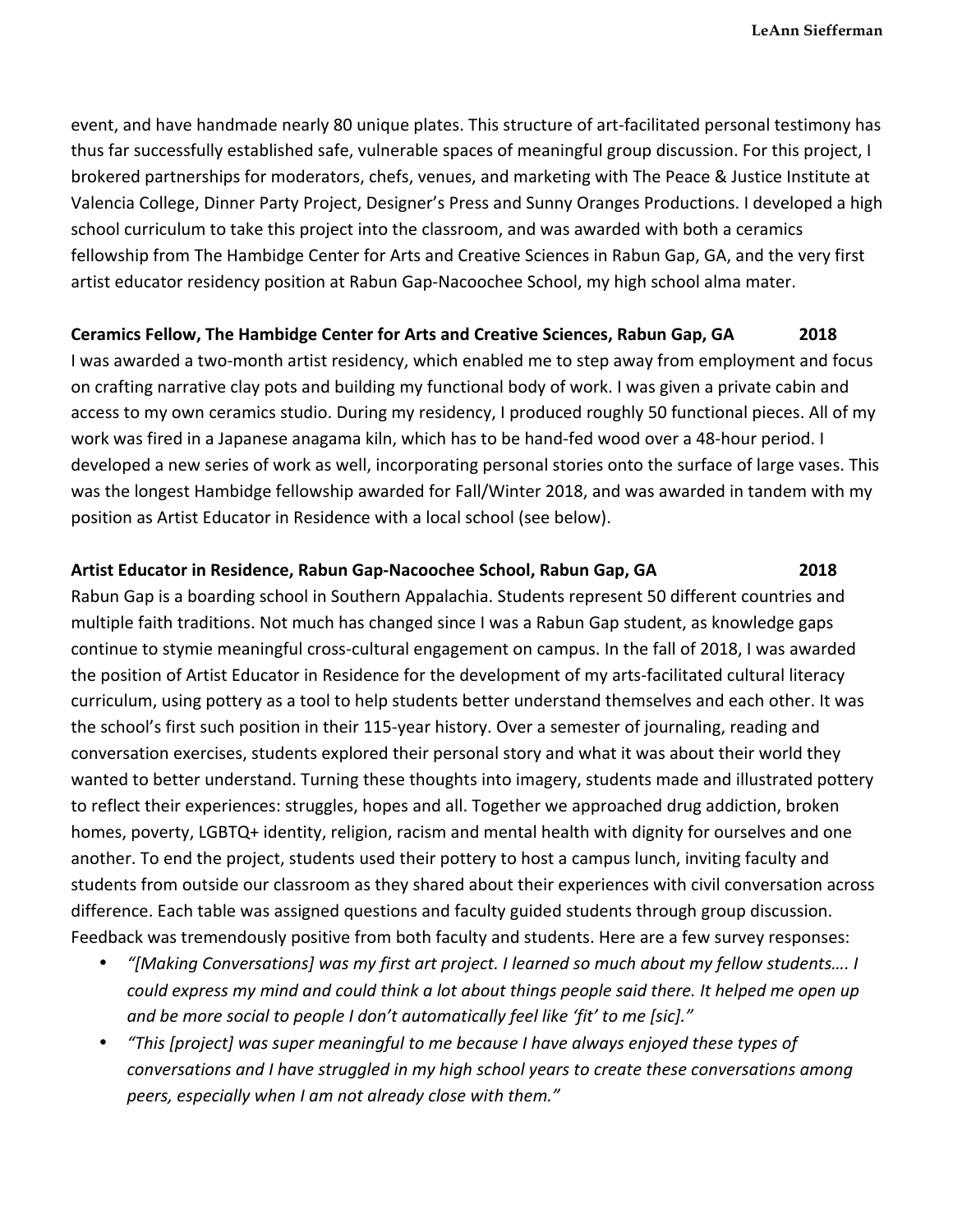• *"Thank you for hosting this project. I enjoyed every single second of it… No one else has ever given me* a feeling that I could open up so much. I learned to understand people although I don't have to *agree. I will be forever thankful for that."*

**Program Manager and Donor Relations Manager, Crealdé School of Art, Winter Park, FL** 2018 I was responsible for producing the tri-annual Program Guide, which consisted of coordinating roughly 175 classes across 7 studios and 3 campuses every 3 months. In restructuring Crealdé's Program Guide production schedule, I introduced project management software to open communication and collaboration between department silos, significantly reducing employee overtime and improving morale. I updated their donor acknowledgement process with new thank you letters and shortened turnaround time between donation and recognition for two campaigns totaling over \$70,000 in gifts. Crealdé lacked standard operating procedures and consistent job descriptions, so I developed SOPs and job descriptions for Donor Relations Manager and Program Manager. My conflict resolution skills were highly valued in this position, and I was periodically asked to assist the Executive Director in navigating challenging interpersonal situations. Nearing the end of my contractual arrangement with Crealdé, I was given responsibility to interview, hire and train the new Program Manager, and I successfully managed a seamless transition.

#### **Sustainability Forum for Orange County Mayor, creator/organizer 2018 2018**

Frustrated by the lack of priority on environmental justice in local politics, I orchestrated Central Florida's first political forum to address Sustainability and Equity. Securing participation from all three mayoral candidates, I assembled a coalition of Orange County stakeholders across the for-profit and non-profit sectors. Over a series of meetings, we coalesced into a unified demand that the new Orange County Mayor address sustainability with an equity lens. To accomplish this goal, my assembled forum committee crafted and publicly presented coalition questions to each candidate before 175 citizens. All of Orlando's major TV, radio and print news media outlets were present. Questions highlighted the critical need for a focused Sustainability and Equity initiative in Orange County government, prompting the newly elected mayor to appoint a sustainability member to his transition taskforce and to announce a new Office for Sustainability at the County level.

#### **Common Threads, Arts & Sustainability Workshop, Florida Hospital Innovation Lab** 2017

In conceptualizing a visual conversation about values and our environment, I invited hospital staff to share their first or favorite memory of nature by illustrating these stories on scrubs and lab coats. I captured about 40 memories, and hand embroidered their work, resulting in colorfully illustrated garments. The project was put on hiatus due to a change in focus by the lab, and pieces are still in holding to be shown.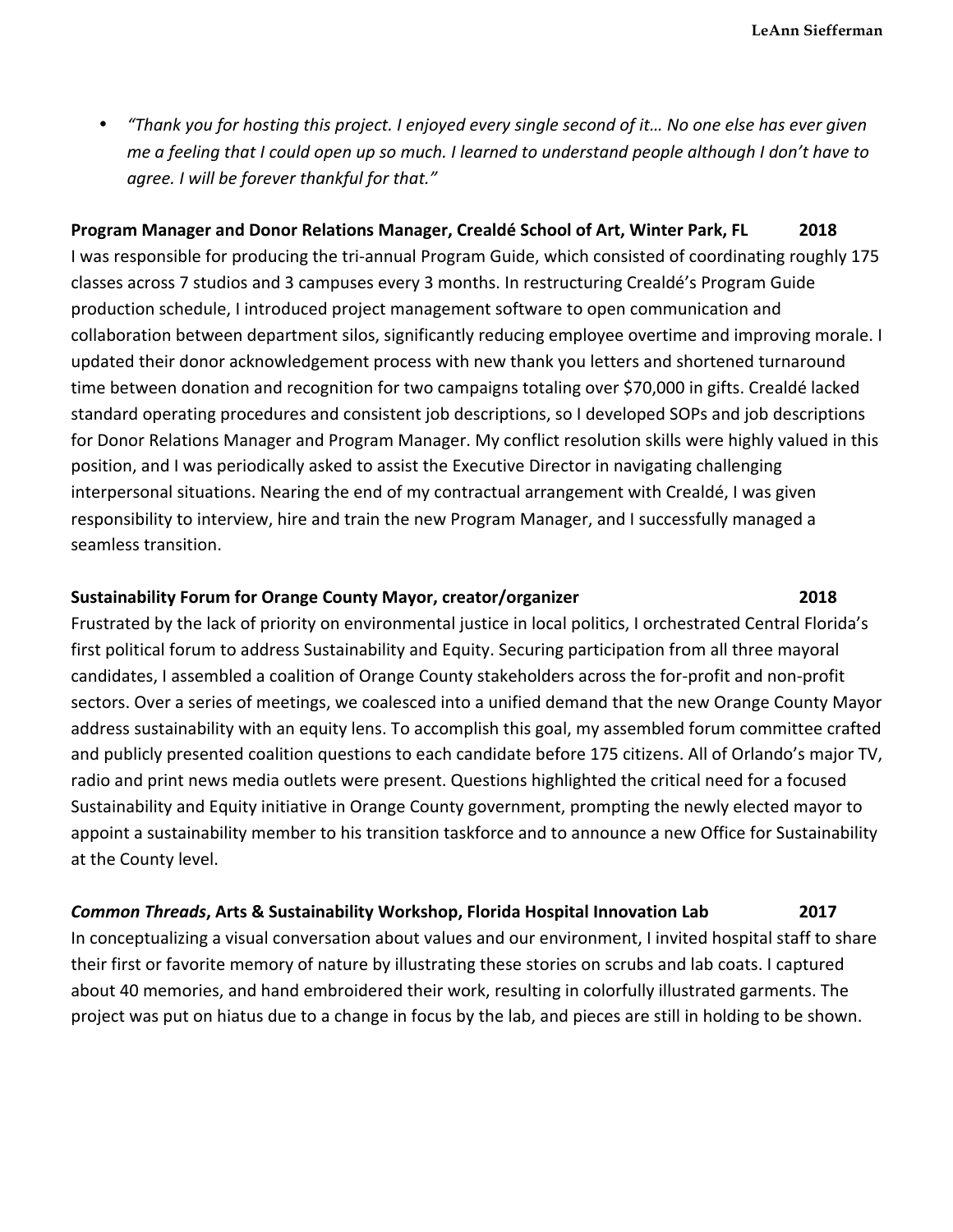### *Sustain Orlando***, creator/organizer 2017**

This was a collaborative mural project of my own conception addressing Sustainability in Orlando. The mural was painted live during Green Builder Media's Sustainability Symposium at Orlando's Dr. Phillips Center for the Performing Arts. From 20 applications, I selected four local artists representing the diversity of Central Florida's community, and secured \$2,500 in sponsorships to pay for supplies and compensate artists. I oversaw development of the painting's concept, coordinated mural wall construction and day-of events. For three months, Sustain Orlando was on display at Orlando International Airport, and was recently acquired by City Hall to be placed on permanent display in their Sustainability Conference Room.

### **Teaching Artist, ArtReach Orlando 2016** - 2017

As a Teaching Artist, I led youth arts programming for underserved communities. We primarily worked with afterschool programs, homeschool students and summer camps. In collaboration with other ArtReach Teaching Artists, I delivered lesson plans focusing on artists and voices of color. Our classes were offered in partnership with the Orange County Public Library System, The Boys & Girls Club, and Central Florida Community Arts.

## **Sustainability Intern, Office of Sustainability & Resilience, City of Orlando, FL** 2016

As a part-time intern, I assisted with climate change mitigation and adaptation project development. My projects included conducting interviews with 15 Sustainability offices in cities across the country in order to build and propose a "Citizen Forester" volunteer arborist program for Orlando. I contributed language for two grants, and was tasked with assembling and managing volunteer work teams for community garden builds and neighborhood tree plantings.

### **Puppy Program Manager, Canine Companions for Independence, Orlando, FL 2011 - 2015**

Canine Companions for Independence (CCI) is the largest and oldest assistance dog organization in the country. My role as Puppy Program Manager for their Southeast regional facility was the most complex and demanding position of my non-profit career. For nearly five years, I interviewed, selected, coached and counseled 250 full-time volunteer puppy raisers in eight states across the Southeastern United States. My role was to ensure the health and appropriate behavior, socialization and obedience training of 185 puppies in training. My volunteer team ranged in age from 10 to 85, and included programs at four prisons and three universities. I introduced a new video training blog and real-time virtual training sessions to ensure every puppy raiser, no matter their schedule or location, was able to work one-on-one with a professional trainer. I developed a new puppy training exchange program between Tulane University and the Louisiana State Prison system, statistically improving canine success rates and inmate rehabilitation. Traveling the Southeast, I established service provider relationships saving CCI over \$90,000. During my tenure, our volunteer wait list grew from 5 to 75 names, ensuring every puppy was placed in a prepared home. When CCI was selected by the Department of Veterans Affairs to participate in their research studying the impacts of assistance dogs on PTSD, I personally negotiated contractual arrangements to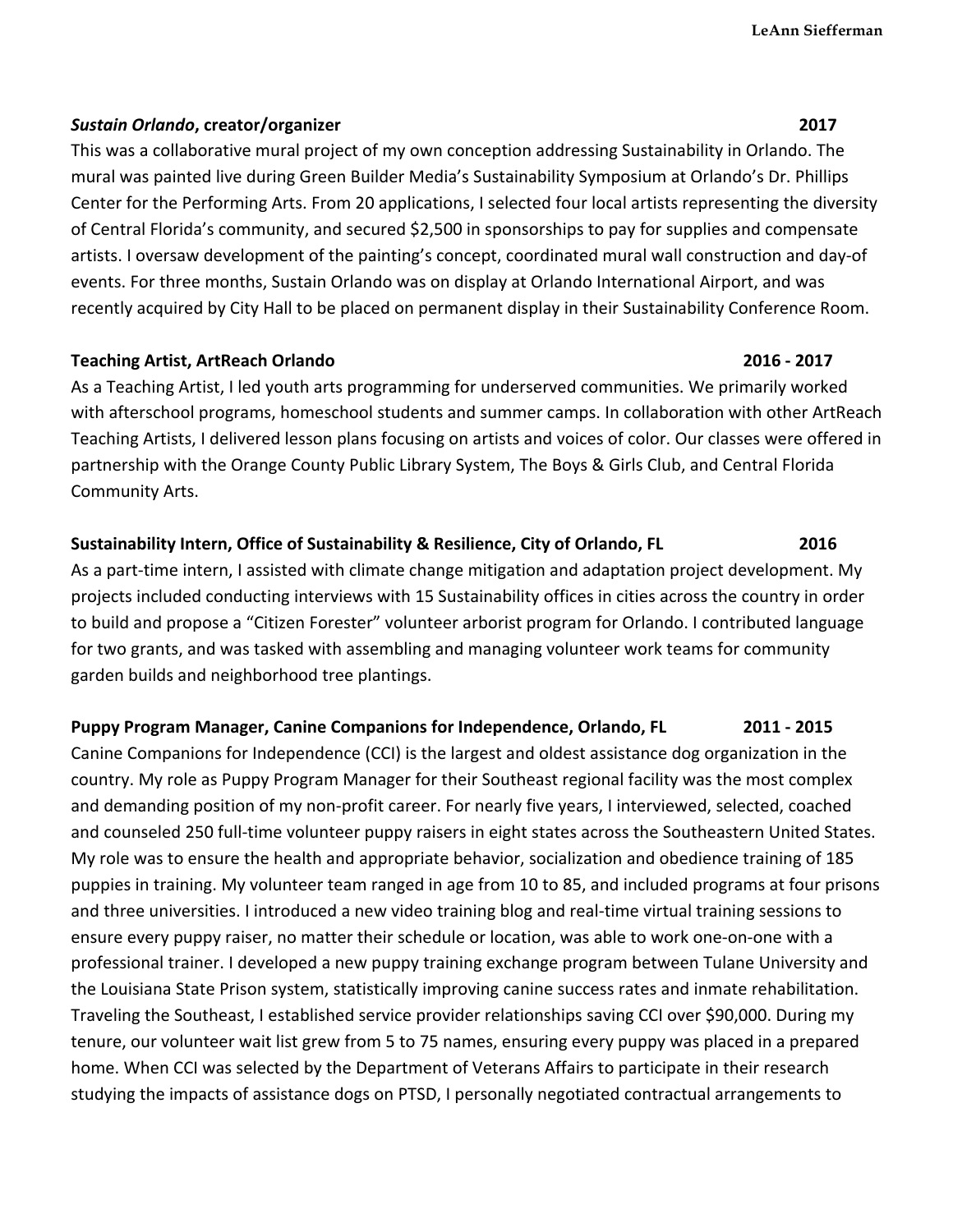ensure responsible management of valuable and oft-abused service dog equipment. Towards the end of my time with CCI, I developed standard operating procedures for the position, and designed and led departmental training for a new organization-wide digital filing system.

#### **Programming Director, Merrimack Hall Performing Arts Center, Huntsville, Alabama 2008 - 2010**

In my first "real job" out of college, I was responsible for booking all of Merrimack's theatrical programming, corporate fundraisers and educational events. Merrimack was the region's first Off-Broadway theatre, and I had the opportunity to craft new arts experiences for the community. In addition to booking a season of performing arts, I developed a classic and cult film series and touring author series. As House & Hospitality Manager for most events, I was responsible for the needs and enjoyment of all patrons, and I managed all catering and green room needs for each production. As part of my responsibility for managing artist contracts and tech needs, I coordinated transportation, hotels, artist fees and merchandise sales, as well as sound and lighting techs, for every production. As Box Office Manager, I was responsible for all ticket sales and for the operation of box office software, delivering professional and courteous assistance for all ticketing and customer service issues. Towards the end of my time at Merrimack, I was able to help develop and teach the region's first performing arts curriculum for special needs youth entitled "Dance Your Dreams."

### Grants / Sponsorships / Scholarships

- 2018 \$220 scholarship recipient, Gladdening Light Symposium, Winter Park, FL
- 2017 \$1,000 Awesome Grant recipient, *Making Conversations*
- 2017 \$2,500 sponsorship, Sustain Orlando
- 2016 \$1,000 workshop scholarship recipient, Penland School of Crafts, Spruce Pine, NC

#### **Commissions**

2018 Teapots, Jade Sushi & New Asian Restaurant, Orlando, FL

#### **Gallery Representation**

The Bascom, Highlands,  $NC -$  Making Conversations dinnerware (coming Spring 2019)

#### **Permanent Collection of Note**

LeAnn Siefferman, Halsi Halsi, Charles Mighty, Gladiola Sotomayor, Thomas Thorspecken. Sustain Orlando. 2017. Permanent collection, City Hall, Orlando, FL.

#### **Selected Recognition**

Cidney Bachert, "Artist Spotlight: LeAnn Siefferman," *Downtown Community Paper*, February 28, 2018. Available here: https://tinyurl.com/ycrkd6xl